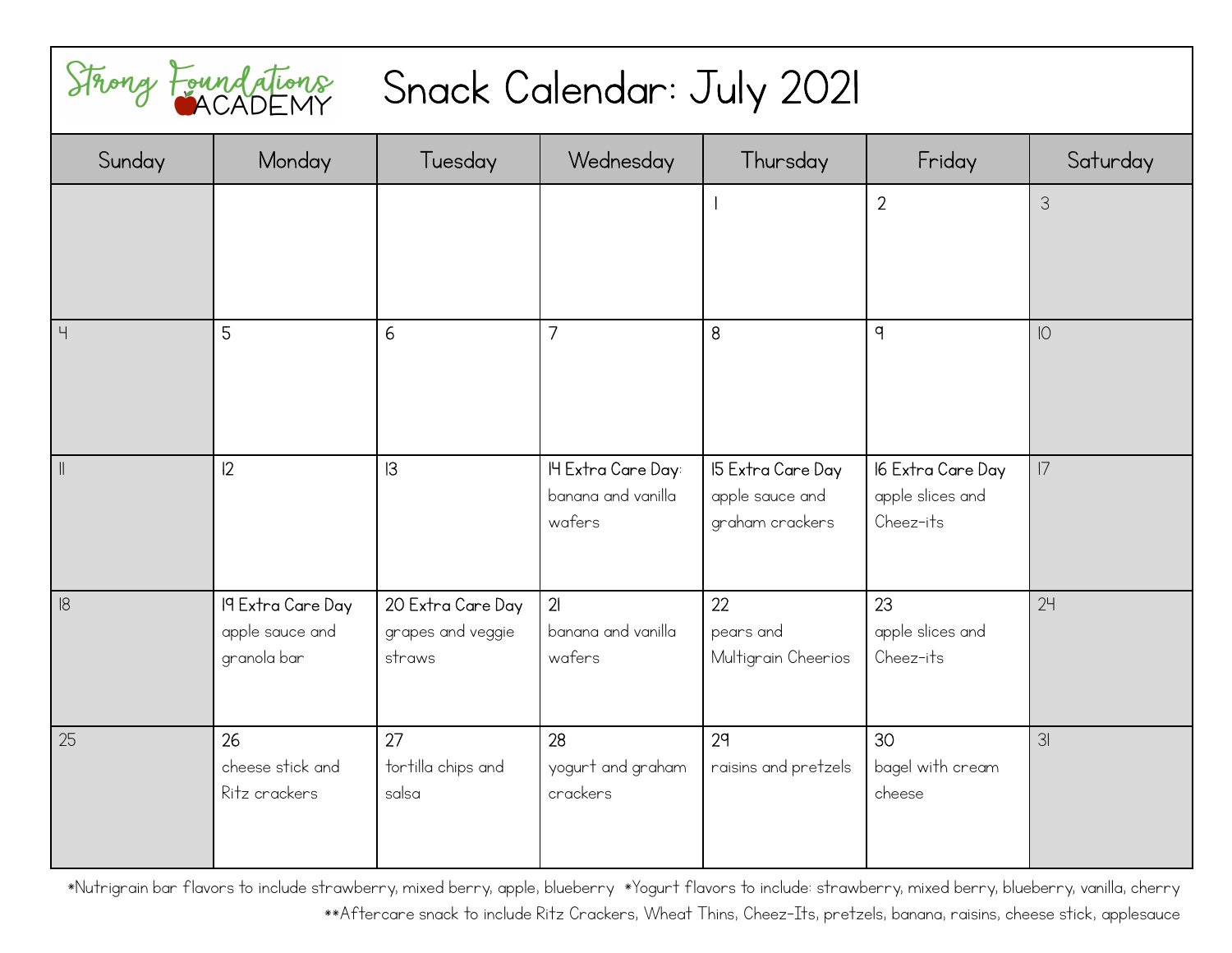| Strong Foundations       |                                                |                                               | Snack Calendar: August 2021                    |                                         |                                         |                |
|--------------------------|------------------------------------------------|-----------------------------------------------|------------------------------------------------|-----------------------------------------|-----------------------------------------|----------------|
| Sunday                   | Monday                                         | Tuesday                                       | Wednesday                                      | Thursday                                | Friday                                  | Saturday       |
| $\overline{\phantom{a}}$ | $\overline{2}$<br>banana and vanilla<br>wafers | 3<br>yogurt and graham<br>crackers            | Ч<br>carrots, ranch, and<br>granola bar        | 5<br>raisins and pretzels               | 6<br>bagel with cream<br>cheese         | $\overline{7}$ |
| 8                        | q<br>raisins and Chex<br>mix                   | IO<br>apple sauce and<br>granola bar          | $\mathbf l$<br>carrots, ranch, and<br>goldfish | 12<br>grapes and veggie<br>straws       | 3<br>yogurt and<br>Nutrigrain bar       | 4              |
| 15                       | 16<br>grapes and veggie<br>straws              | 7<br>raisins and Wheat<br>Thins               | 8<br>popcorn and grapes                        | 9<br>apple sauce and<br>graham crackers | 20<br>raisins and Goldfish              | 21             |
| 22                       | 23<br>yogurt and graham<br>crackers            | 24<br>carrots, ranch, and<br>granola bar      | 25<br>banana and<br>Multigrain Cheerios        | 26<br>pears and vanilla<br>wafers       | 27<br>apple sauce and<br>Nutrigrain bar | 28             |
| 29                       | 30<br>apple sauce and<br>granola bar           | 3 <sub>l</sub><br>grapes and veggie<br>straws | raisins and Chex<br>mix                        | 2<br>grapes and veggie<br>straws        | 3<br>yogurt and<br>Nutrigrain bar       | Ч              |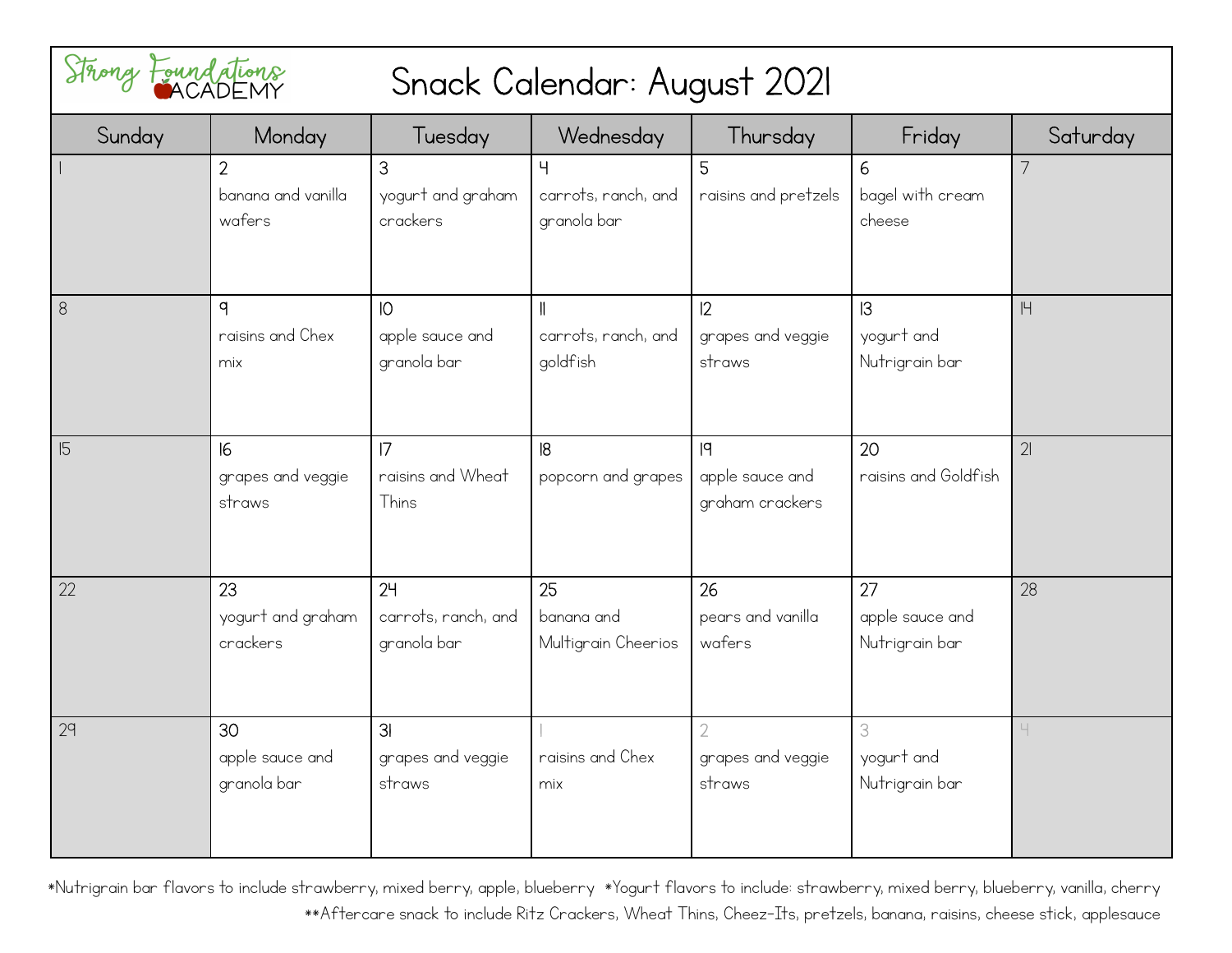| Sunday | Monday                               | Tuesday                                       | Wednesday                           | Thursday                                        | Friday                                          | Saturday             |
|--------|--------------------------------------|-----------------------------------------------|-------------------------------------|-------------------------------------------------|-------------------------------------------------|----------------------|
|        | 30<br>apple sauce and<br>granola bar | 3 <sup>l</sup><br>grapes and veggie<br>straws | raisins and Chex mix                | $\overline{2}$<br>grapes and veggie<br>straws   | 3<br>yogurt and<br>Nutrigrain bar               | $\mathord{\text{H}}$ |
|        | 6<br>Labor Day<br>No School          | $\overline{7}$<br>raisins and Wheat<br>Thins  | 8<br>banana and vanilla<br>wafers   | $\mathsf{q}$<br>apple sauce,<br>graham crackers | $\overline{O}$<br>apple slices and<br>Cheez-its | $\parallel$          |
| 2      | 3<br>yogurt and graham<br>crackers   | 4<br>carrots, ranch, and<br>granola bar       | 15<br>bagel and cream<br>cheese     | 6<br>pears and vanilla<br>wafers                | 7<br>apple sauce and<br>Nutrigrain bar          | 8                    |
|        | 20<br>carrots, ranch,<br>Wheat Thins | 21<br>raisins and pretzels                    | 22<br>yogurt and graham<br>crackers | 23<br>pears and<br>Multigrain Cheerios          | 24<br>cheese stick and<br>Ritz crackers         | 25                   |
| 26     | 27<br>Fall Break Begins              | 28                                            | 29                                  | 30                                              |                                                 |                      |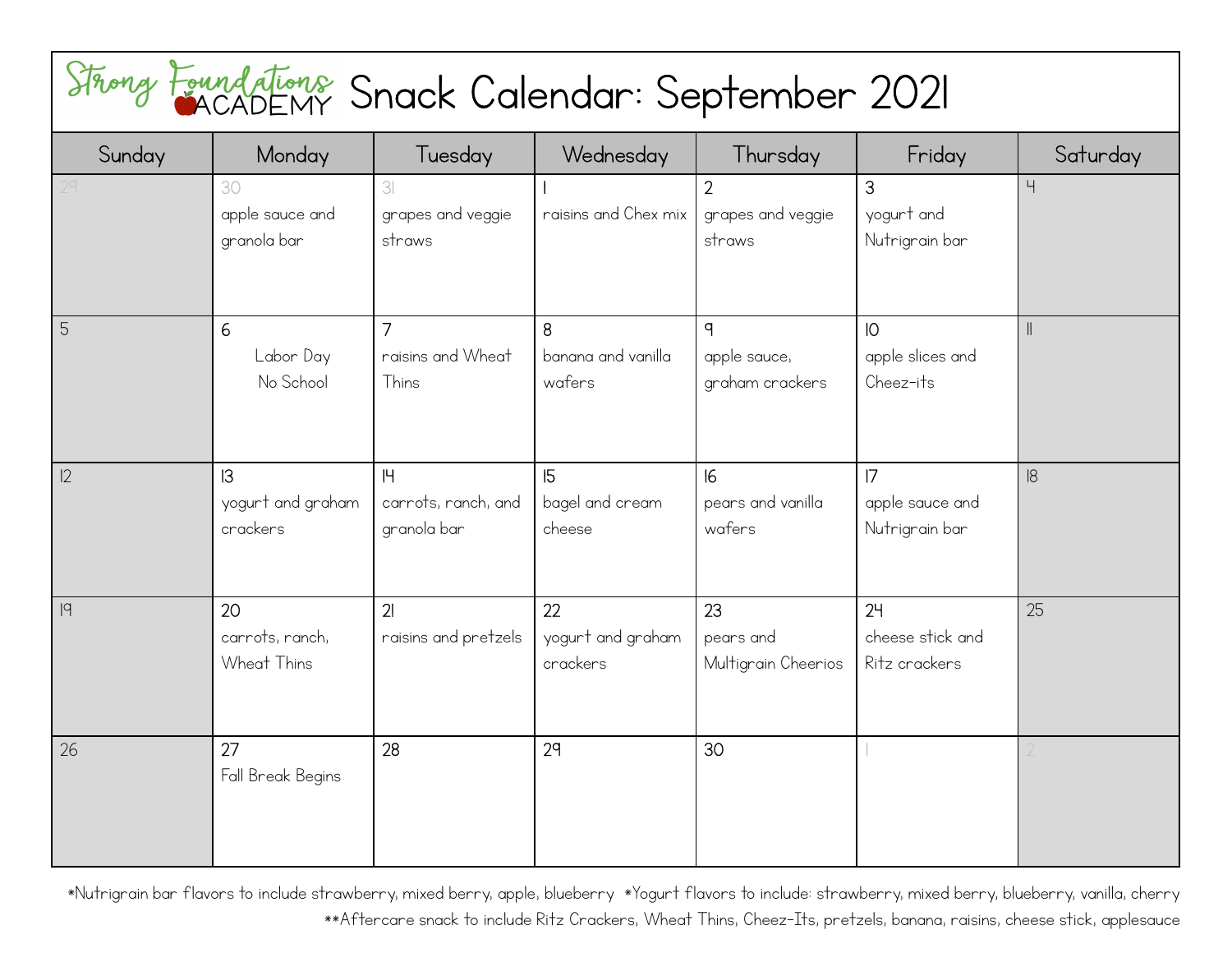## Snack Calendar: October 2021

|             | Strong Foundations Snack Calendar: October 2021     |                                              |                                       |                                              |                                         |                |
|-------------|-----------------------------------------------------|----------------------------------------------|---------------------------------------|----------------------------------------------|-----------------------------------------|----------------|
| Sunday      | Monday                                              | Tuesday                                      | Wednesday                             | Thursday                                     | Friday                                  | Saturday       |
| 26          | 27<br>Fall Break Begins                             | 28                                           | 29                                    | 30                                           |                                         | $\overline{2}$ |
| 3           | Ч                                                   | 5                                            | 6                                     | $\overline{7}$                               | 8                                       | 9              |
| $ 0\rangle$ | Il Extra Care Day<br>apple sauce and<br>granola bar | 12<br>cheese stick and<br>Ritz crackers      | 3 <br>yogurt and graham<br>crackers   | H <br>tortilla chips and<br>salsa            | 15<br>apple slices and<br>veggie straws | 16             |
| 7           | 8 <br>raisins and Chex mix                          | 9<br>apple sauce and<br>granola bar          | 20<br>carrots, ranch, and<br>goldfish | $\overline{2}$<br>bagel with cream<br>cheese | 22<br>yogurt and<br>Nutrigrain bar      | 23             |
| 24          | 25<br>bagel with cream<br>cheese                    | 26<br>Cheese stick and<br>Ritz crackers      | 27<br>grapes and veggie<br>straws     | 28<br>carrots, ranch, and<br>Chex mix        | 29<br>apple slices and<br>Goldfish      | 30             |
| 31          | yogurt and graham<br>crackers                       | $\overline{2}$<br>grapes and Cheez-<br>It is | 3<br>grapes and veggie<br>straws      | Ч<br>tortilla chips and<br>salsa             | 5<br>apple sauce and<br>Nutrigrain bar  | 6              |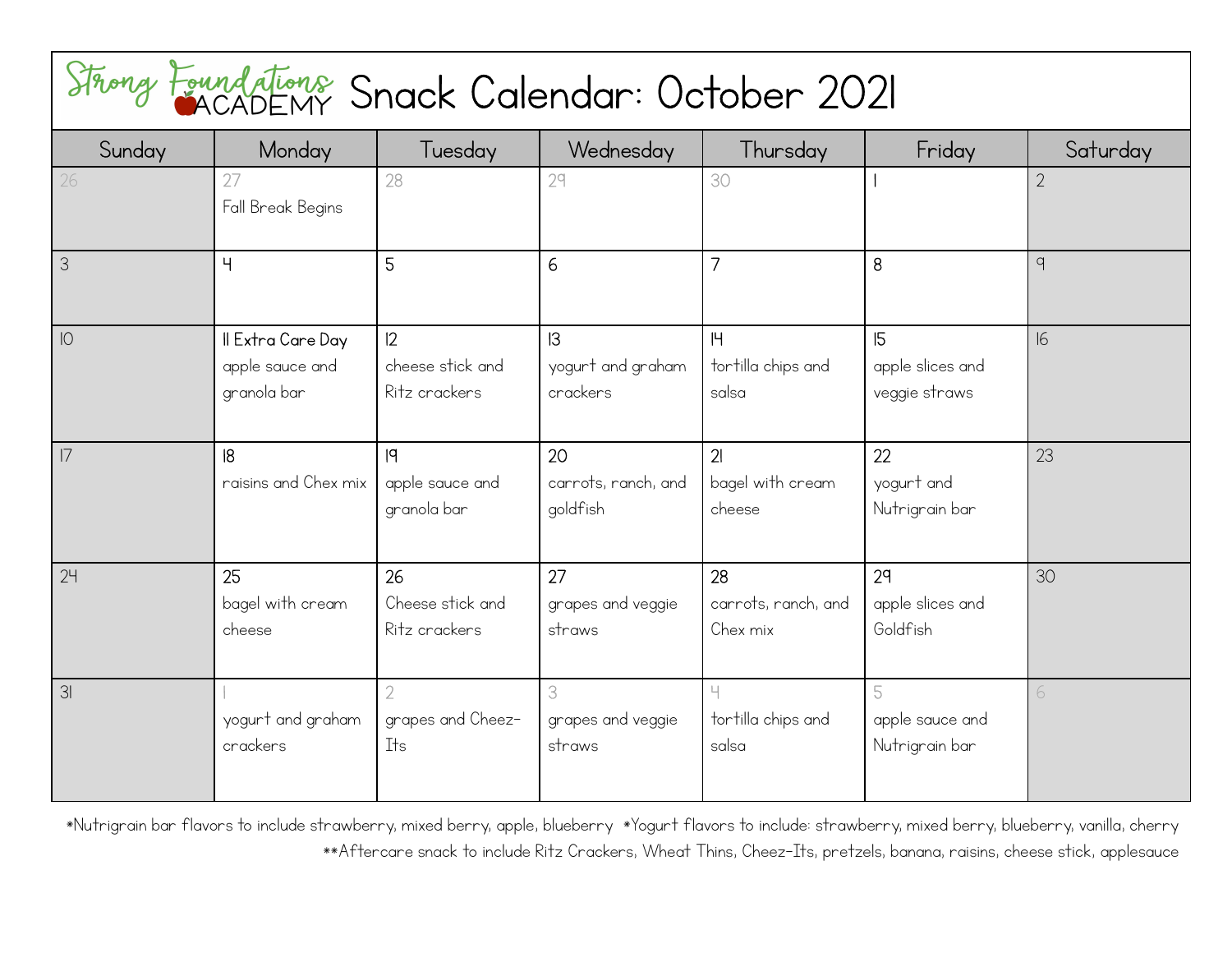| Sunday | Monday                                  | Tuesday                                          | Wednesday                          | Thursday                                    | Friday                                  | Saturday |
|--------|-----------------------------------------|--------------------------------------------------|------------------------------------|---------------------------------------------|-----------------------------------------|----------|
| 31     | yogurt and graham<br>crackers           | $\overline{2}$<br>grapes and Cheez-<br>Its       | 3<br>grapes and veggie<br>straws   | $\mathbf{q}$<br>tortilla chips and<br>salsa | 5<br>carrots, ranch, and<br>Wheat Thins | 6        |
| 7      | 8<br>apple sauce and<br>Nutrigrain bar  | $\mathsf{q}$<br>pears and<br>multigrain cheerios | IO<br>bagel and cream<br>cheese    | No School<br>Veterans Day                   | 2 <br>apple slices and<br>Cheez-its     | 3        |
| 4      | 15<br>raisins and Chex mix              | 6 <br>tortilla chips and<br>salsa                | 7 <br>yogurt and<br>Nutrigrain bar | 8 <br>bagel with cream<br>cheese            | 19<br>carrots, ranch, and<br>goldfish   | 20       |
| 21     | 22<br>Cheese stick and<br>Ritz crackers | 23<br>pretzels, carrots,<br>and ranch            | 24<br>No School                    | 25<br>Thanksgiving Day<br>No School         | 26<br>No School                         | 27       |
| 28     | 29<br>cheese stick and<br>Ritz crackers | 30<br>carrots, ranch, and<br>granola bar         | apple sauce and<br>Nutrigrain bar  | apple slices and<br>vanilla wafers          | 3<br>yogurt and graham<br>crackers      |          |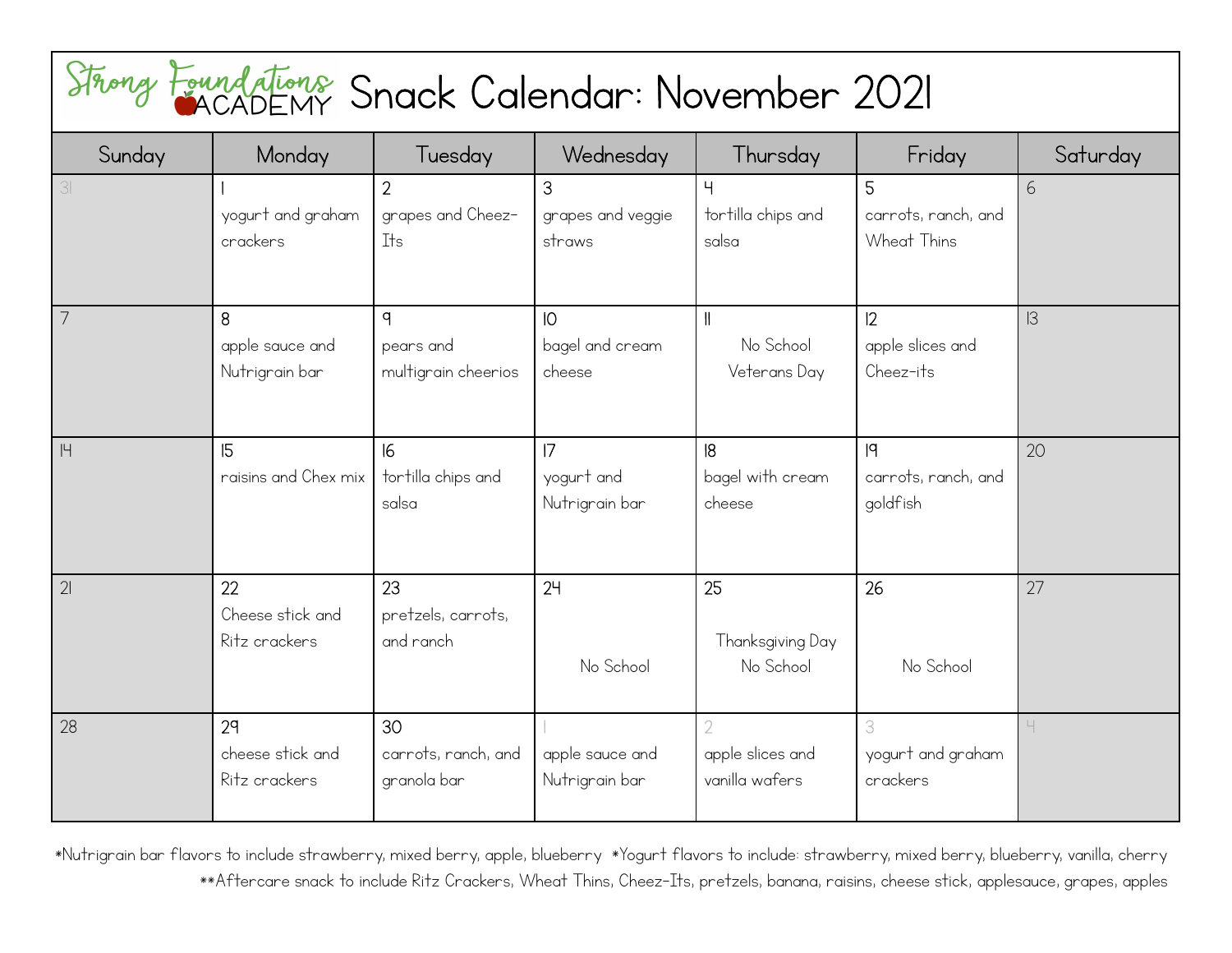| Sunday | Monday                                           | <b>Tuesday</b>                                 | Wednesday                          | Thursday                                             | Friday                                                   | Saturday       |
|--------|--------------------------------------------------|------------------------------------------------|------------------------------------|------------------------------------------------------|----------------------------------------------------------|----------------|
| 28     | 29<br>cheese stick and Ritz<br>crackers          | 30<br>carrots, ranch, and<br>granola bar       | apple sauce and<br>Nutrigrain bar  | $\overline{2}$<br>apple slices and<br>vanilla wafers | 3<br>yogurt and graham<br>crackers                       | $\overline{4}$ |
| 5      | 6<br>apple sauce and<br>granola bar              | $\overline{7}$<br>oranges and veggie<br>straws | 8<br>yogurt and graham<br>crackers | q<br>pears and<br>Multigrain Cheerios                | IO<br>cheese stick and<br>Ritz crackers                  |                |
| 12     | $\mathsf{I}3$<br>cheese stick and<br>Wheat Thins | H <br>tortilla chips and<br>salsa              | 5<br>bagel with cream<br>cheese    | 6<br>carrots, ranch, and<br>goldfish                 | 17 Extra Care Day<br>apple slices and<br>graham crackers | 18             |
| 9      | 20<br>Winter Break                               | 21                                             | 22                                 | 23                                                   | 24                                                       | 25             |
| 26     | 27                                               | 28                                             | 29                                 | 30                                                   | 3 <sub>l</sub>                                           |                |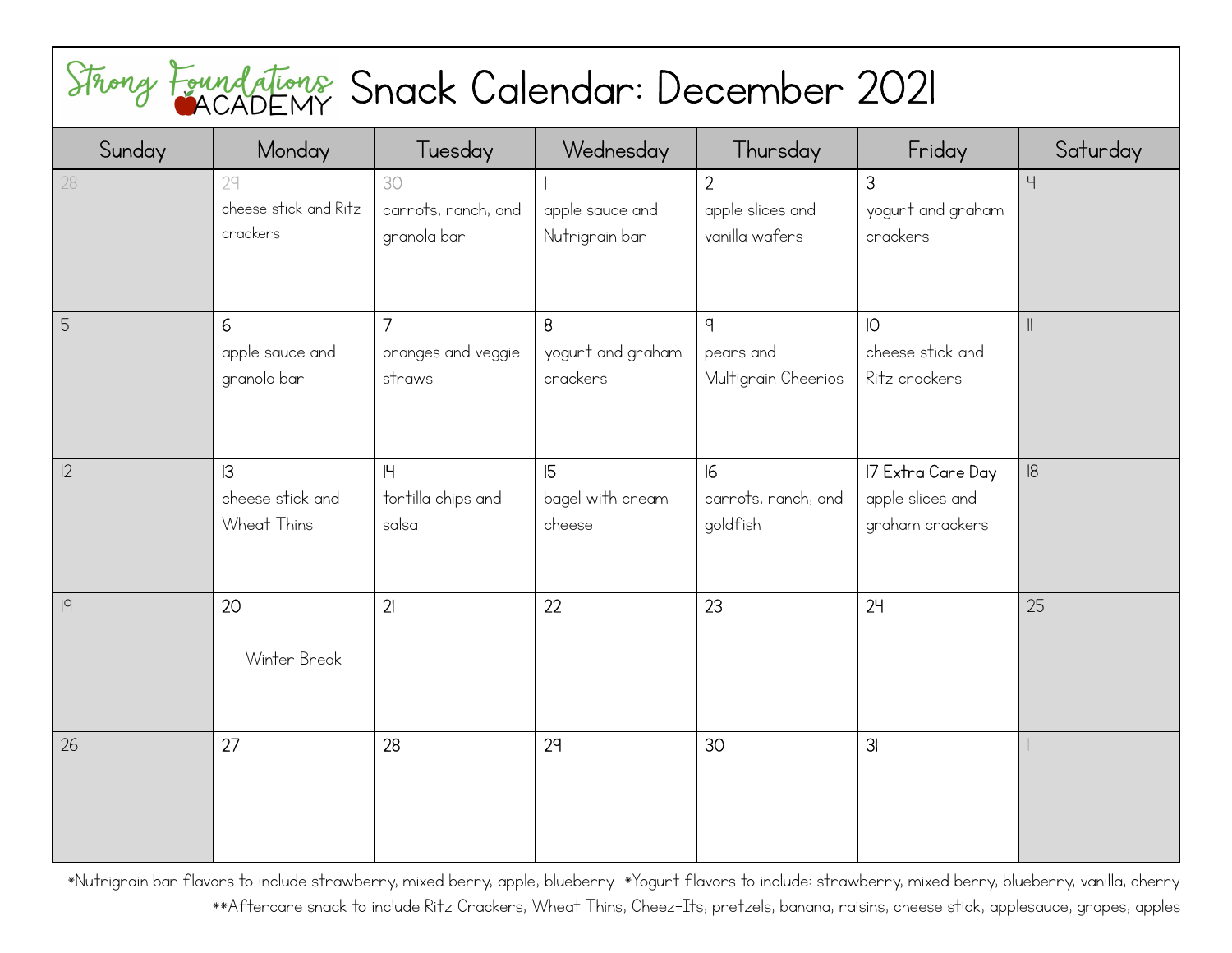| Sunday         | Monday                                                            | Tuesday                                          | Wednesday                                | Thursday                               | Friday                                  | Saturday |
|----------------|-------------------------------------------------------------------|--------------------------------------------------|------------------------------------------|----------------------------------------|-----------------------------------------|----------|
| 26             | 27                                                                | 28                                               | 29                                       | 30                                     | 3 <sup>1</sup>                          |          |
| $\overline{2}$ | 3 Extra Care Day<br>raisins and Chex mix                          | $\overline{4}$<br>apple sauce and<br>granola bar | 5<br>banana and graham<br>crackers       | 6<br>grapes and veggie<br>straws       | $\overline{7}$<br>oranges and goldfish  | $8\,$    |
| $\overline{q}$ | IO Fall Registration<br>raisins and Wheat<br>Thins                | banana and vanilla<br>wafers                     | 12<br>apple sauce and<br>graham crackers | 3 <br>oranges and<br>Goldfish          | 4<br>apple slices and<br>Cheez-its      | 15       |
| 16             | $\overline{7}$<br>Dr. Martin Luther<br>King, Jr. Day<br>No School | 8 <br>yogurt and graham<br>crackers              | q <br>apple sauce and<br>Nutrigrain bar  | 20<br>tortilla chips and<br>salsa      | 21<br>bananas and vanilla<br>wafers     | 22       |
| 23             | 24<br>apple sauce and<br>granola bar                              | 25<br>grapes and veggie<br>straws                | 26<br>yogurt and graham<br>crackers      | 27<br>pears and Multigrain<br>Cheerios | 28<br>cheese stick and Ritz<br>crackers | 29       |
| 30             | 3 <sub>l</sub><br>oranges and graham<br>crackers                  | tortilla chips and<br>salsa                      | $\overline{2}$<br>raisins and Chex mix   | 3<br>grapes and veggie<br>straws       | Ч<br>yogurt and<br>Nutrigrain bar       |          |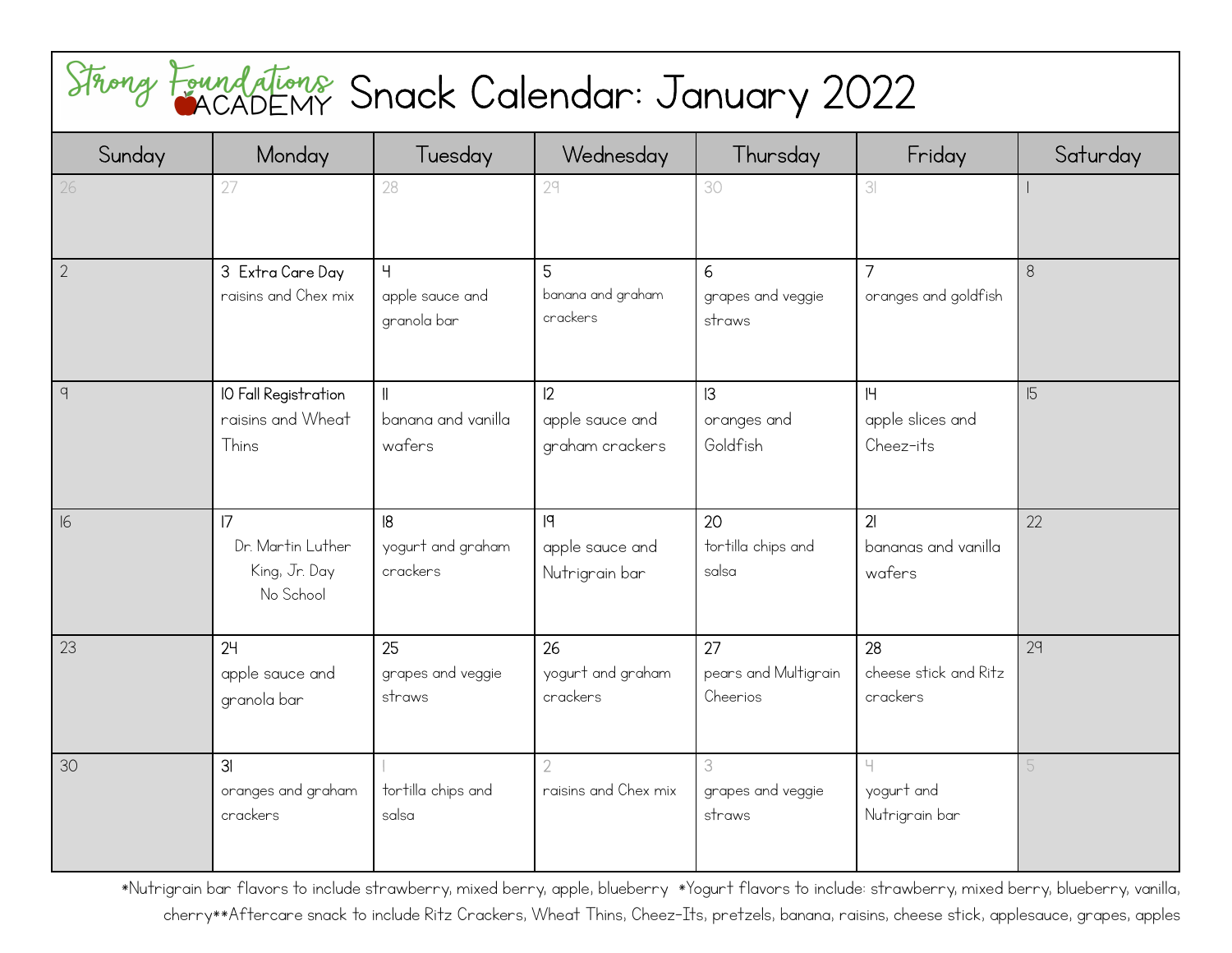| Sunday | Monday                                         | Tuesday                             | Wednesday                                       | Thursday                                 | Friday                                       | Saturday |
|--------|------------------------------------------------|-------------------------------------|-------------------------------------------------|------------------------------------------|----------------------------------------------|----------|
| 30     | 3 <br>cheese stick and<br>Wheat Thins          | tortilla chips and<br>salsa         | $\overline{2}$<br>raisins and Chex mix          | 3<br>grapes and veggie<br>straws         | Ч<br>yogurt and<br>Nutrigrain bar            | 5        |
| 6      | $\overline{7}$<br>oranges and<br>granola bar   | 8<br>carrots, ranch,<br>Wheat Thins | $\mathsf{q}$<br>apple sauce,<br>graham crackers | IO<br>popcorn and grapes                 | $\parallel$<br>apple slices and<br>Cheez-its | 12       |
| 3      | 4<br>yogurt and graham<br>crackers             | 15<br>oranges and<br>granola bar    | 6<br>apple sauce and<br>Nutrigrain bar          | 7<br>tortilla chips and<br>salsa         | 8<br>banana and vanilla<br>wafers            | q        |
| 20     | 2 <sub>l</sub><br>President's Day<br>No School | 22<br>grapes and veggie<br>straws   | 23<br>yogurt and graham<br>crackers             | 24<br>oranges and<br>Multigrain Cheerios | 25<br>cheese stick and<br>Ritz crackers      | 26       |
| 27     | 28<br>bagel with cream<br>cheese               | Cheese stick and<br>Ritz crackers   | 2<br>raisins and Goldfish                       | 3<br>carrots, ranch, and<br>Chex mix     | Ч<br>popcorn and<br>oranges                  |          |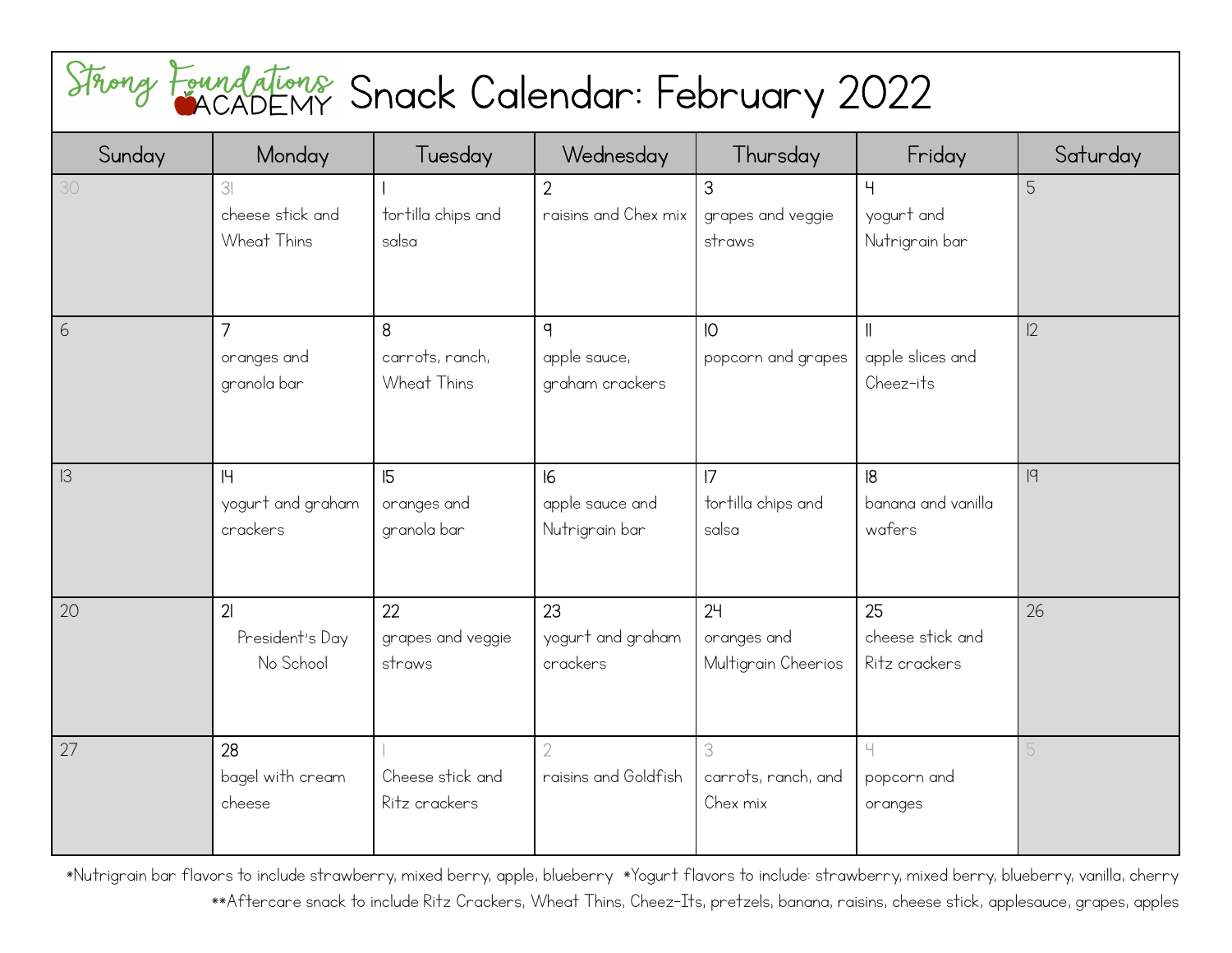| Sunday | Monday                                          | Tuesday                                        | Wednesday                              | Thursday                                         | Friday                                       | Saturday |
|--------|-------------------------------------------------|------------------------------------------------|----------------------------------------|--------------------------------------------------|----------------------------------------------|----------|
|        | 28<br>bagel with cream<br>cheese                | Cheese stick and<br>Ritz crackers              | $\overline{2}$<br>raisins and Goldfish | 3<br>carrots, ranch, and<br>Chex mix             | 4<br>popcorn and<br>oranges                  | 5        |
| 6      | 7<br>apple sauce and<br>granola bar             | 8<br>tortilla chips and<br>salsa               | $\mathsf{q}$<br>popcorn and grapes     | $\overline{10}$<br>yogurt and graham<br>crackers | $\parallel$<br>apple slices and<br>Cheez-its | 12       |
| 3      | H <br>Spring Break Begins                       | 15                                             | 6                                      | 7                                                | 8                                            | 9        |
| 20     | 2 <sub>l</sub>                                  | 22                                             | 23                                     | 24                                               | 25                                           | 26       |
| 27     | 28 Extra Care Day<br>bagel with cream<br>cheese | 2 <sup>q</sup><br>banana and vanilla<br>wafers | 30<br>raisins and Wheat<br>Thins       | 3 <sub>l</sub><br>grapes and Chex<br>mix         | apple slices and<br>Cheez-its                |          |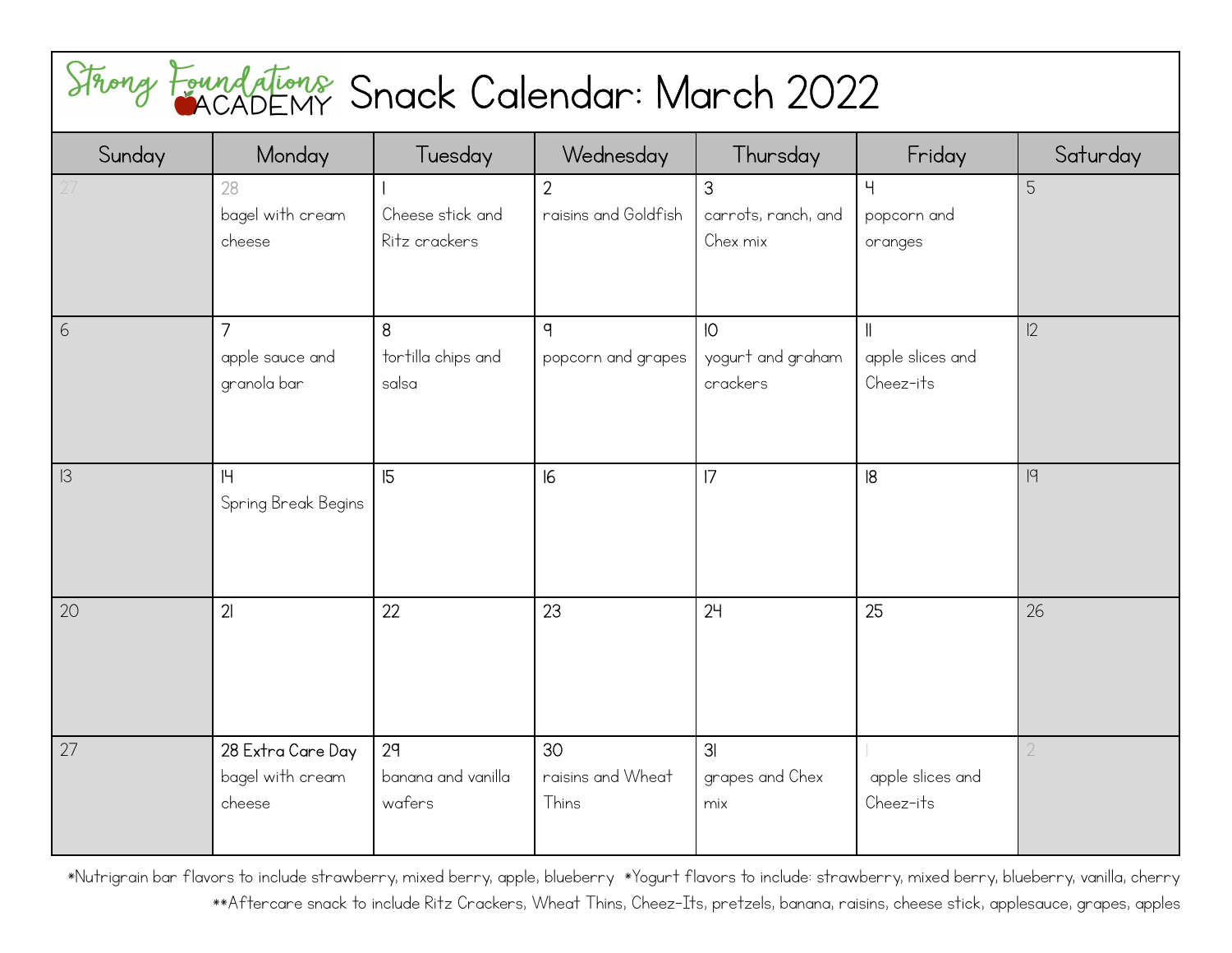## Snack Calendar: April 2022

| Sunday        | Monday                                          | Tuesday                                 | Wednesday                               | Thursday                                      | Friday                                   | Saturday       |
|---------------|-------------------------------------------------|-----------------------------------------|-----------------------------------------|-----------------------------------------------|------------------------------------------|----------------|
| 27            | 28 Extra Care Day<br>bagel with cream<br>cheese | 29<br>banana and vanilla<br>wafers      | 30<br>raisins and Wheat<br>Thins        | 3 <sup>l</sup><br>grapes and Chex<br>mix      | apple slices and<br>Cheez-its            | $\overline{2}$ |
| $\mathcal{S}$ | Ч<br>cheese stick and<br>Ritz crackers          | 5<br>grapes and veggie<br>straws        | 6<br>raisins and Goldfish               | $\overline{7}$<br>tortilla chips and<br>salsa | 8<br>baby carrots,<br>ranch, Wheat Thins | $\mathsf{q}$   |
| $ 0\rangle$   | cheese stick and<br>Wheat Thins                 | 2 <br>banana and vanilla<br>wafers      | 3<br>bagel with cream<br>cheese         | 4<br>apple sauce and<br>granola bar           | 5<br>yogurt and<br>Nutrigrain bar        | 16             |
| 7             | 8<br>apple sauce,<br>graham crackers            | q <br>veggie straws and<br>grapes       | 20<br>bagel with cream<br>cheese        | 21<br>banana and vanilla<br>wafers            | 22<br>yogurt and graham<br>crackers      | 23             |
| 24            | 25<br>yogurt and graham<br>crackers             | 26<br>banana and<br>Multigrain Cheerios | 27<br>apple sauce and<br>Nutrigrain bar | 28<br>apple slices and<br>vanilla wafers      | 29<br>grapes and Cheez-<br>Its           | 30             |